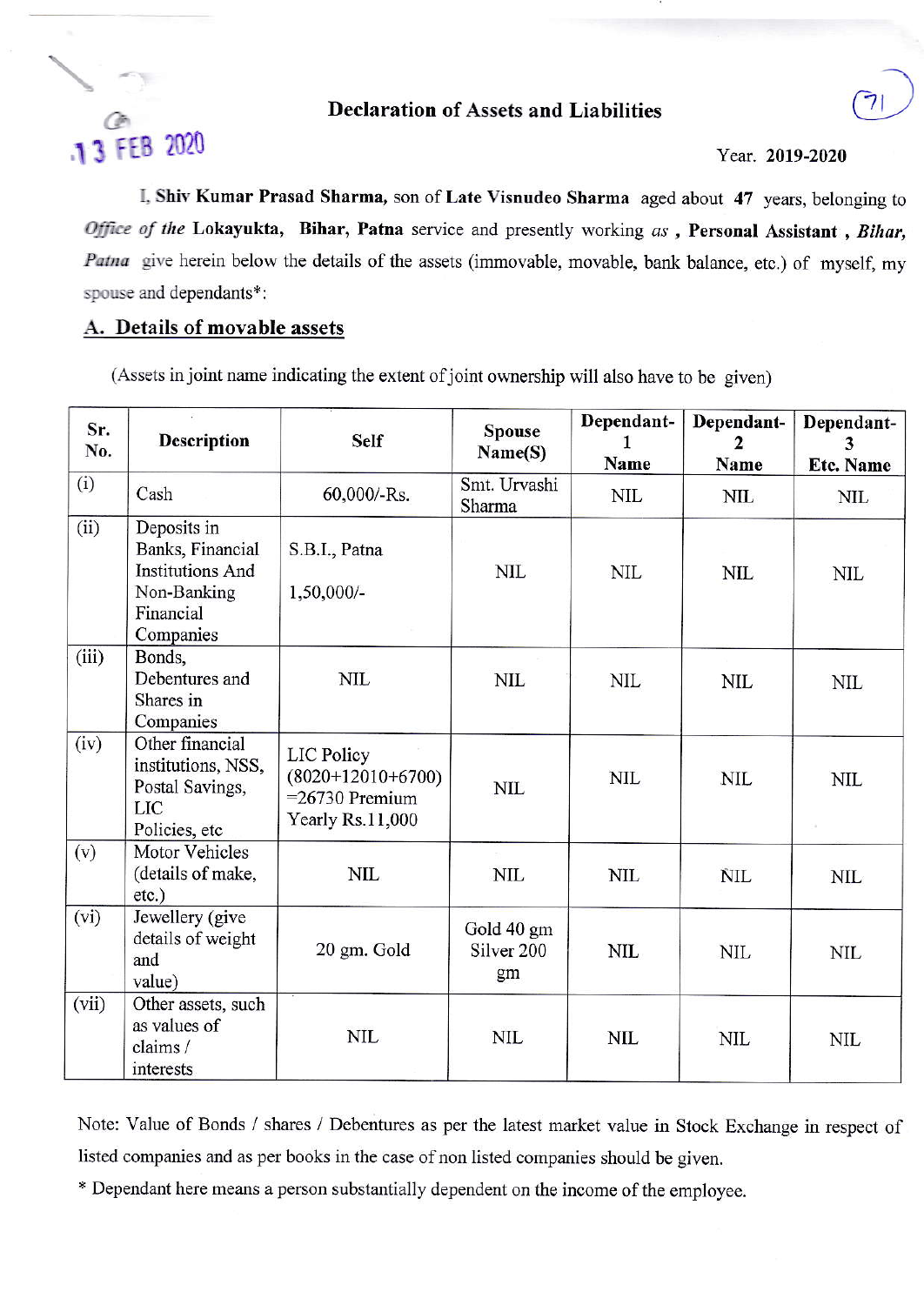# **B.** Details of Immovable assets

[Note: Properties in joint ownership indicating the extent of joint ownership will also have to be indicated]

| Sr.<br>No. | Description                                                                                                                                                            | <b>Self</b>                                                                                                 | Spouse<br>Name(S)<br>Smt.<br>Urvashi<br>Sharma | Dependant-1<br>Name<br>Daughter-<br>Vantika<br>Sharma | Dependant-2<br>Name | Dependant-<br><b>Etc. Name</b> |
|------------|------------------------------------------------------------------------------------------------------------------------------------------------------------------------|-------------------------------------------------------------------------------------------------------------|------------------------------------------------|-------------------------------------------------------|---------------------|--------------------------------|
| (i)        | Agricultural Land<br>- Location(s) - Survey<br>number(s)<br>- Extent (Total<br>measurement)                                                                            | $\cdot$ NIL                                                                                                 | NIL                                            | <b>NIL</b>                                            | <b>NIL</b>          | NIL                            |
| (ii)       | -Current market value<br>Non-Agricultural Land<br>- Location(s)<br>- Survey number(s)<br>- Extent (Total<br>measurement)<br>-Current market value                      | 9 Decimal<br>Vill-<br>Mudhari,<br>P.O.<br>Mudhari,<br>$P.S. -$<br>Harnaut,<br>Dist-<br>Nalanda              | <b>NIL</b>                                     | <b>NIL</b>                                            | NIL                 | NIL                            |
| (iii)      | <b>Buildings Commercial</b><br>and residential)<br>Location(s)<br>- Survey /door<br>number(s)<br>- Extent (Total<br>measurement)                                       | NIL                                                                                                         | <b>NIL</b>                                     | <b>NIL</b>                                            | NIL                 | NIL                            |
| (iv)       | - Current market value<br>Houses / Apartments,<br>etc. - Location(s)<br>- Survey /door<br>number(s)<br>- Extent (Total<br>ù.<br>measurement) - Current<br>market value | One<br>Parental<br>House, Vill-<br>Mudhari,<br>P.O.<br>Mudhari,<br>$P.S. -$<br>Harnaut,<br>Dist-<br>Nalanda | NIL                                            | <b>NIL</b>                                            | NIL                 | NIL                            |
|            | Others (such as interest<br>(v)<br>in property)                                                                                                                        | NIL                                                                                                         | NIL                                            | NIL                                                   | NIL                 | NIL                            |

I give herein below the details of my liabilities / overdues to public financial institutions and  $(2)$ government dues:-

[Note: Please give separate details for each item)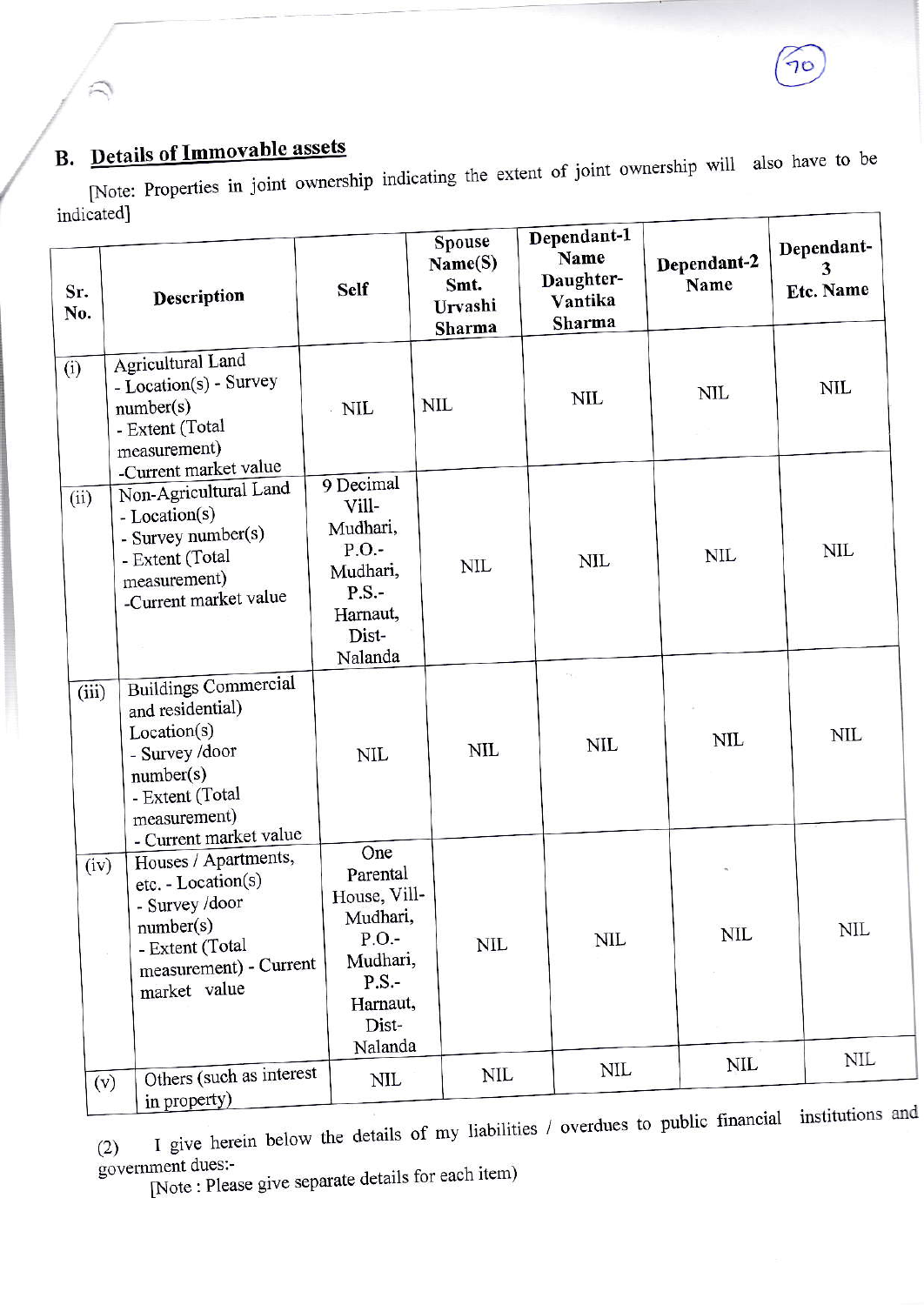| Sr.<br>No. | <b>Description</b>                                                                                                                                              | Name & address of Bank /<br><b>Financial Institutions(s)/</b><br>Department (s) | <b>Amount outstanding as</b><br>on |  |
|------------|-----------------------------------------------------------------------------------------------------------------------------------------------------------------|---------------------------------------------------------------------------------|------------------------------------|--|
|            | (i) Loans from Banks                                                                                                                                            | <b>NIL</b>                                                                      | <b>NIL</b>                         |  |
|            | (ii) Loans from financial institutions                                                                                                                          | <b>NIL</b>                                                                      | NIL                                |  |
|            | (iii) Government Dues:<br>(a) dues to departments dealing with<br>government accommodation                                                                      | <b>NIL</b>                                                                      | NIL                                |  |
|            | (b) dues to departments dealing with<br>supply of water                                                                                                         | <b>NIL</b>                                                                      | NIL                                |  |
| (b)        | (c) dues to departments dealing with<br>supply of electricity                                                                                                   | <b>NIL</b>                                                                      | <b>NIL</b>                         |  |
|            | (d) dues to departments dealing with<br>telephones                                                                                                              | <b>NIL</b>                                                                      | NIL                                |  |
|            | (e) dues to departments dealing with<br>government transport (including<br>aircraft and helicopters)                                                            | <b>NIL</b>                                                                      | NIL                                |  |
|            | (f) Other dues, if any                                                                                                                                          | NIL                                                                             | <b>NIL</b>                         |  |
|            | (i) Income Tax including surcharge<br>[Also indicate the assessment year<br>upto which Income Tax Return filed.<br>Give also Permanent Account<br>Number (PAN)] | Income tax for year 2018-19<br>PAN NO-BIBPS-9684N                               | <b>NIL</b>                         |  |
|            | (ii) Wealth Tax [Also indicate the<br>assessment<br>year upto which Wealth Tax return<br>filed.]                                                                | <b>NIL</b>                                                                      | NIL                                |  |
|            | (iii) Sales Tax [Only in case of<br>proprietary<br>business]                                                                                                    | <b>NIL</b>                                                                      | <b>NIL</b>                         |  |
|            | (iv) Property Tax                                                                                                                                               | <b>NIL</b>                                                                      | <b>NIL</b>                         |  |

**Personal Detail**  $\mathbf{C}$ .